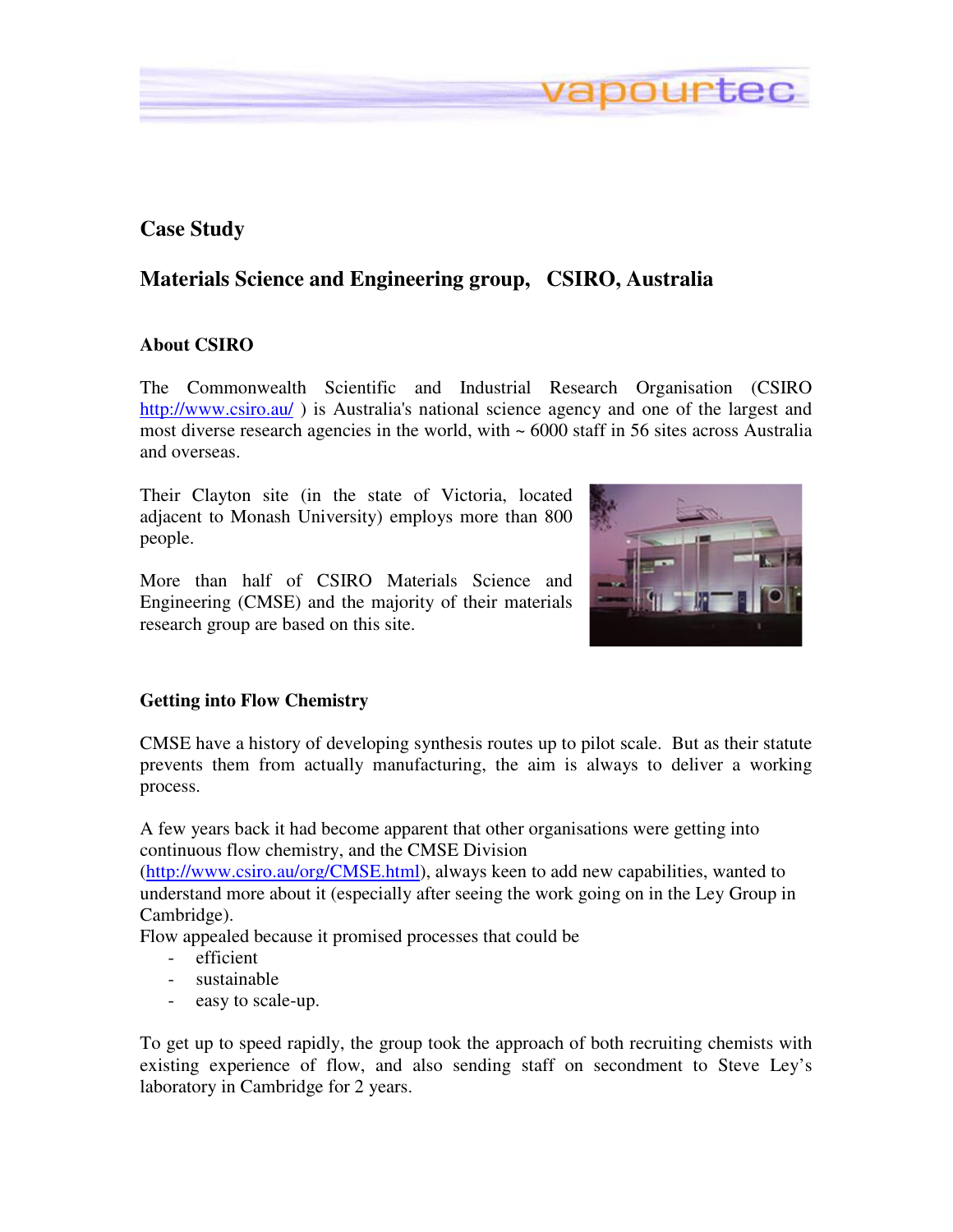

Now, in less than 3 years, the flow group within CMSE has become well established and numbers 8-10 staff. There is a variety of equipment, including

- 5 Vapourtec R Series - 1 Uniqsis Flow Syn
- 2 Thales Nano H cubes
- 
- 1 Biotage Initiator microwave system (with adapters for flow experiments)
- several "homemade" systems comprising syringe pumps and chip microreactors



The lab has the capability for handling corrosive fluids, organometallics, highly exothermic reactions, multistep reactions, liquid/gas reactions (using tube in tube membrane reactors) and scale-up to kilogram quantities. They also have lab and pilot scale photochemistry.

And, as mentioned later, there is the capability for continuous polymer synthesis. For CMSE, building expertise in flow allows them to differentiate themselves from other academic groups, as well as to extend the research offering they can make to industry.

### **The Work**

The bulk of the work is currently funded by the Australian government but an increasing proportion of the work for industrial customers is privately funded. Ownership of the IP generated varies in each case.

Clients are mostly from within Australia but are occasionally from overseas (or from Australian subsidiaries of global corporations).

Application areas in flow are varied, and the track record is impressive given how recently the flow project started.

- − multistep synthesis of bioactive compounds (histrionicotoxin alkaloids, isoxazolidines)
- − API process development
- − synthesis of ionic liquids
- − synthesis of photochromic dyes
- − synthesis of platform chemicals and biofuels from renewable resources.
- − polymer synthesis using Reversible Addition−Fragmentation chain Transfer (RAFT) and conventional polymerisation technologies

http://www.csiro.au/science/flow-chemistry-innovative-tool.html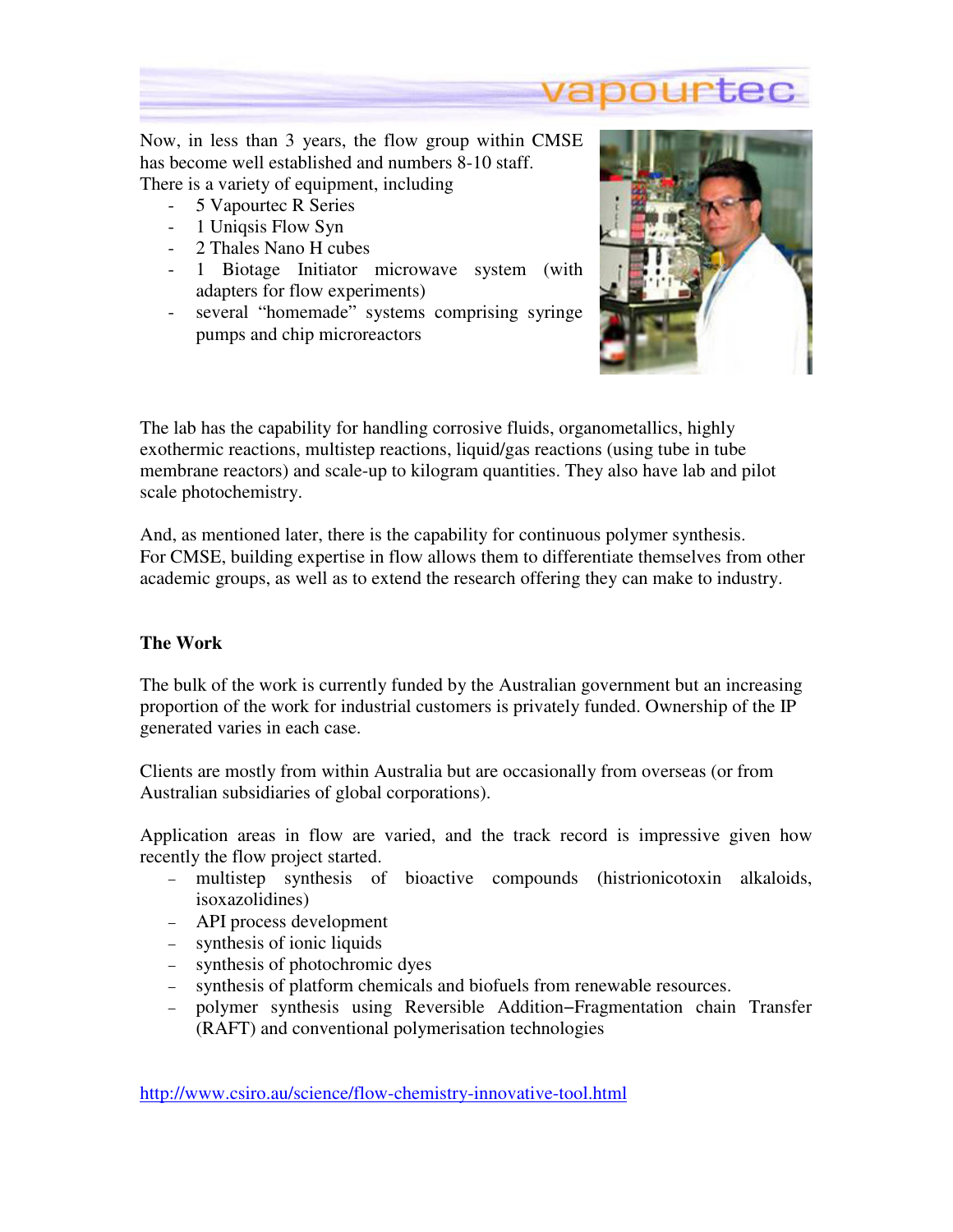

### **RAFT**

RAFT (Reversible Addition Fragmentation chain Transfer), a type of controlled radical polymerization, was invented by CSIRO in 1998 but developed in partnership with DuPont over a long term collaboration. Conventional polymerisation is fast but gives a wide distribution of polymer chain lengths. (known as a high polydispersity index ).

RAFT is more versatile than other living polymerization techniques, such as atom transfer radical polymerization (ATRP) or nitroxide-mediated polymerization (NMP), it not only leads to polymers with a low polydispersity index and a predetermined molecular weight, but it permits the creation of complex architectures, such as linear block copolymers, comblike, star, brush polymers and dendrimers.

Monomers capable of polymerizing by RAFT include styrenes, acrylates, acrylamides, and many vinyl monomers.

CSIRO is the owner of the RAFT patents and is actively commercialising the technology. There are 12 licences in force and CSIRO is pursuing interest in a number of fields including human health, agriculture, animal health and personal care.

RAFT is the dominant polymerization technique for the creation of polymer-protein or polymer-drug conjugates, permitting (for example) the combination of a polymer exhibiting high solubility with a drug molecule with poor solubility..

Though RAFT can be carried out in batch, it also lends itself to continuous flow processing, as this processing method offers an easy and reproducible scale-up route of the oxygen sensitive RAFT process. The possibility to effectively exclude oxygen using continuous flow reactors in combination with inline degassing methods offers advantages over batch processing at scales beyond the laboratory environment.



Challenges associated with the high viscosity of the polymer product solution can be controlled using pressuriseable continuous flow reactor systems.

http://www.csiro.au/products/RAFT.html